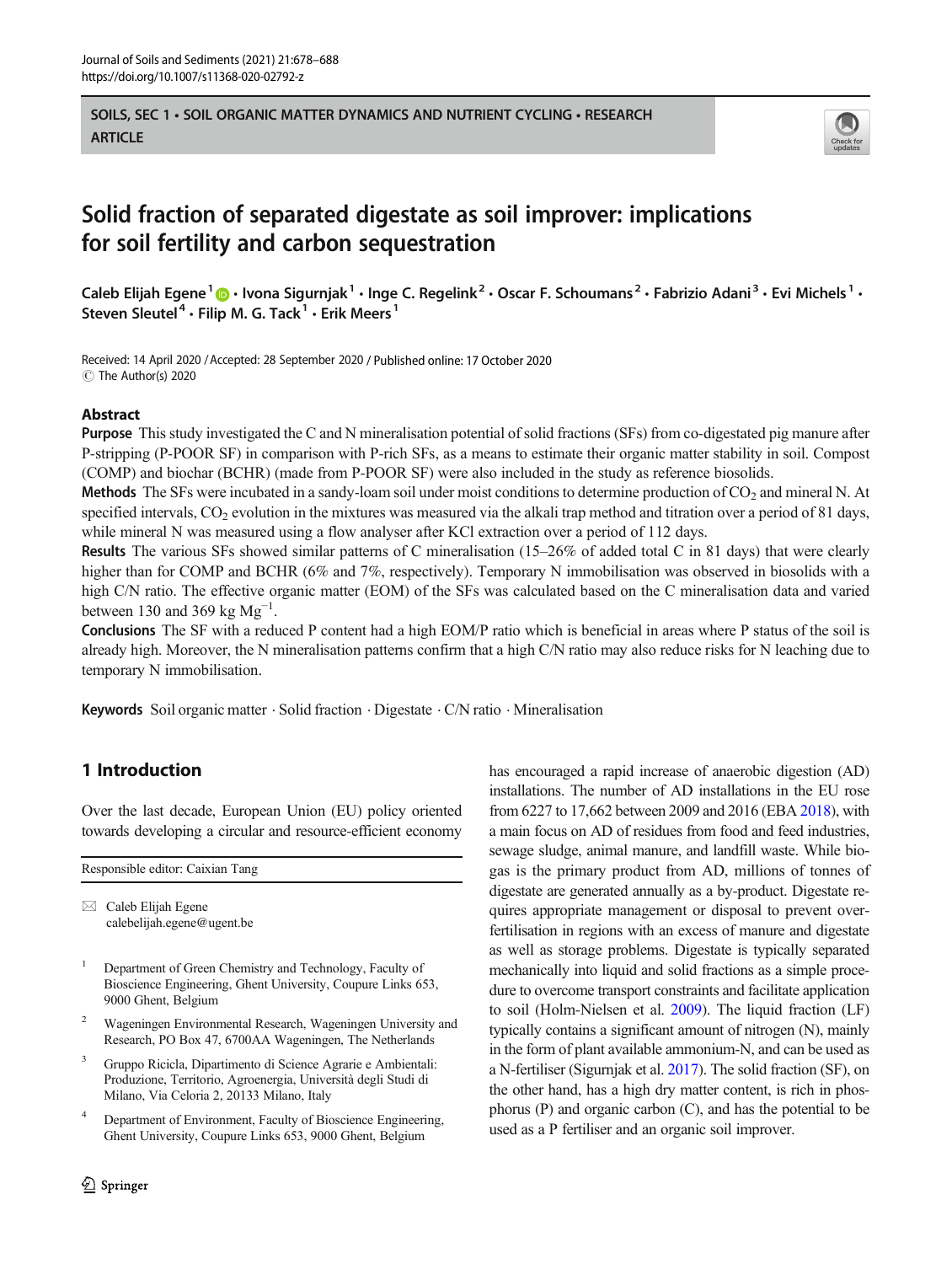<span id="page-1-0"></span>The recently approved Fertiliser Regulation (European Commission [2019](#page-9-0)) makes a distinction between "organic soil improvers" and "solid organic fertilisers" primarily based on the nutrient content and the intended use of the biosolid. While solid organic fertilisers are added as sources of readily available plant nutrients, organic soil improvers are added primarily as sources of organic matter (OM) in order to ameliorate soil physicochemical and biological properties. When OM is added to soil, microorganisms use it as a source of energy thereby emitting  $CO<sub>2</sub>$  via respiration (Juma [1999\)](#page-10-0). Hence, only the fraction of OM that is less degradable remains and eventually contributes to soil organic matter. This stable fraction of the original OM that remains after 1 year is often referred to as the "effective organic matter" (EOM) (Veeken et al. [2017\)](#page-10-0). In order to be classified as an organic soil improver, Veeken et al. [\(2017\)](#page-10-0) proposed that the EOM to mineral-N ratio must be higher than 150 and the EOM to phosphate  $(P_2O_5)$  ratio must be higher than 35.

SFs from AD processing have high C and P contents, and so the C/P ratio may be problematic for their application as soil improvers in regions with restrictions on P input (e.g. Belgium and The Netherlands). These SFs are marketed in other countries as P-fertilisers, thus, representing a loss of organic C from such regions. A recent study has shown that up to 80% P can be recovered from SFs of digestate at reasonable costs using a P-stripper system known as Re-P-eat (Schoumans et al. [2017](#page-10-0)). This process involves addition of sulphuric acid to release the phosphate from the SF followed by adding a base to precipitate the solubilised P. Two products are then obtained—a mainly crystalline struvite (NH<sub>4</sub>MgPO<sub>4</sub>·  $6H<sub>2</sub>O$ ) and a P-POOR SF (Regelink et al. [2019;](#page-10-0) Schoumans et al. [2017](#page-10-0)). While the recovered struvite can be sold as a P fertiliser, the P-POOR SF may open opportunities for keeping C in regions with P-rich soils.

Sustaining an adequate soil organic matter content plays an important role in maintaining and improving soil microbial health and soil structure, which is crucial for attaining sustainable crop production (Chatterjee et al. [2017\)](#page-9-0). Moreover, European policy has recognised soil organic carbon (SOC) as an instrument to reduce  $CO<sub>2</sub>$  emission through soil C sequestration (Lugato et al. [2014](#page-10-0)). Finally, organic soil improvers have also proven their potential utilisation to reduce metal mobility in soils exhibiting elevated concentrations, and by doing so alleviate associated environmental risks (Van Poucke et al. [2020](#page-10-0); Egene et al. [2018\)](#page-9-0). Therefore, there is a need for increased utilisation of C-rich biosolids in agriculture to improve soil organic matter and increase soil C reserves.

There are a few studies that have looked at the C and N mineralisation potential of digestates in soils (Peters and Jensen [2011;](#page-10-0) de la Fuente et al. [2013;](#page-9-0) Möller [2015\)](#page-10-0). These studies highlighted the relationships between digestate composition and C and N mineralisation dynamics. However, the effect of P-stripping of SFs of digestates on its OM decomposition and consequent C and N mineralisation has not been investigated. This makes it necessary to assess the dynamics of active C and N pools in the SFs of digestate to determine how much organic C and N will mineralise in current and future growing seasons. The aim of this study was to evaluate the dynamics of C- and N-mineralisation in soil amended with SFs of digestate following different postdigestion treatments, compared with conventional organic amendments (compost and biochar), in order to quantify the mineralisable C and N. To achieve this, the C and N decomposition kinetics of the different biosolids were studied through incubation experiments and related to some of their inherent agrochemical characteristics (e.g. C/N ratio, mineral N, pH). Any such relationships should provide useful insight into the soil improving properties of SF of digestate and may be useful in estimating appropriate application rates. Furthermore, the potential of long-term application of the SFs as sources of soil organic matter in P-rich soils was evaluated.

## 2 Materials and methods

## 2.1 Biosolid collection and characterisation

Six biosolids (Table [1](#page-2-0)) were used: four SFs that went through different post-digestion treatment steps, biochar, and compost. All SFs were collected in 2018 from full-scale AD installations of either Groot Zevert Vergisting (GZV) (Beltrum, The Netherlands) or AM Power (Pittem, Belgium). Briefly, the AD plant of AM Power has a total utilisable volume of 20,000 m<sup>3</sup> producing 7360 and 7435 kWh day<sup>-1</sup> of thermal and electrical energy, respectively, by the anaerobic digestion of organic biological waste. GZV is an AD plant with a volumetric capacity of 15,000  $m<sup>3</sup>$  producing 10 Mm<sup>3</sup> of biogas by mesophilic digestion of animal manure (74%) and various organic waste products from the agro-food industry plus glycerin (26%) as co-substrates.

In this study, the SFs are differentiated primarily based on the type of post-digestion treatment(s) of the digestates. The digestate from AM Power underwent solid–liquid separation with a decanter centrifuge after which the SF was passed through a fluidised bed dryer at 60 °C to obtain a dried SF denoted as DRY-SF. Three SFs were obtained from the digestate of GZV: (i) SF separated by a decanter centrifuge (DEC-SF), (ii) SF separated by a screw press (SCP-SF), and (iii) SF separated by a decanter centrifuge followed by Pstripping (P-POOR SF). The P-stripping process, called Re-P-eat, was developed by Wageningen UR and has been demonstrated at pilot scale (Schoumans et al. [2017\)](#page-10-0). The process involves acidifying  $(H_2SO_4)$  the SF of digestate to pH 5 to solubilise mineral P followed by the solid–liquid separation of the acid slurry to obtain a P-rich acid solution and a P-poor SF.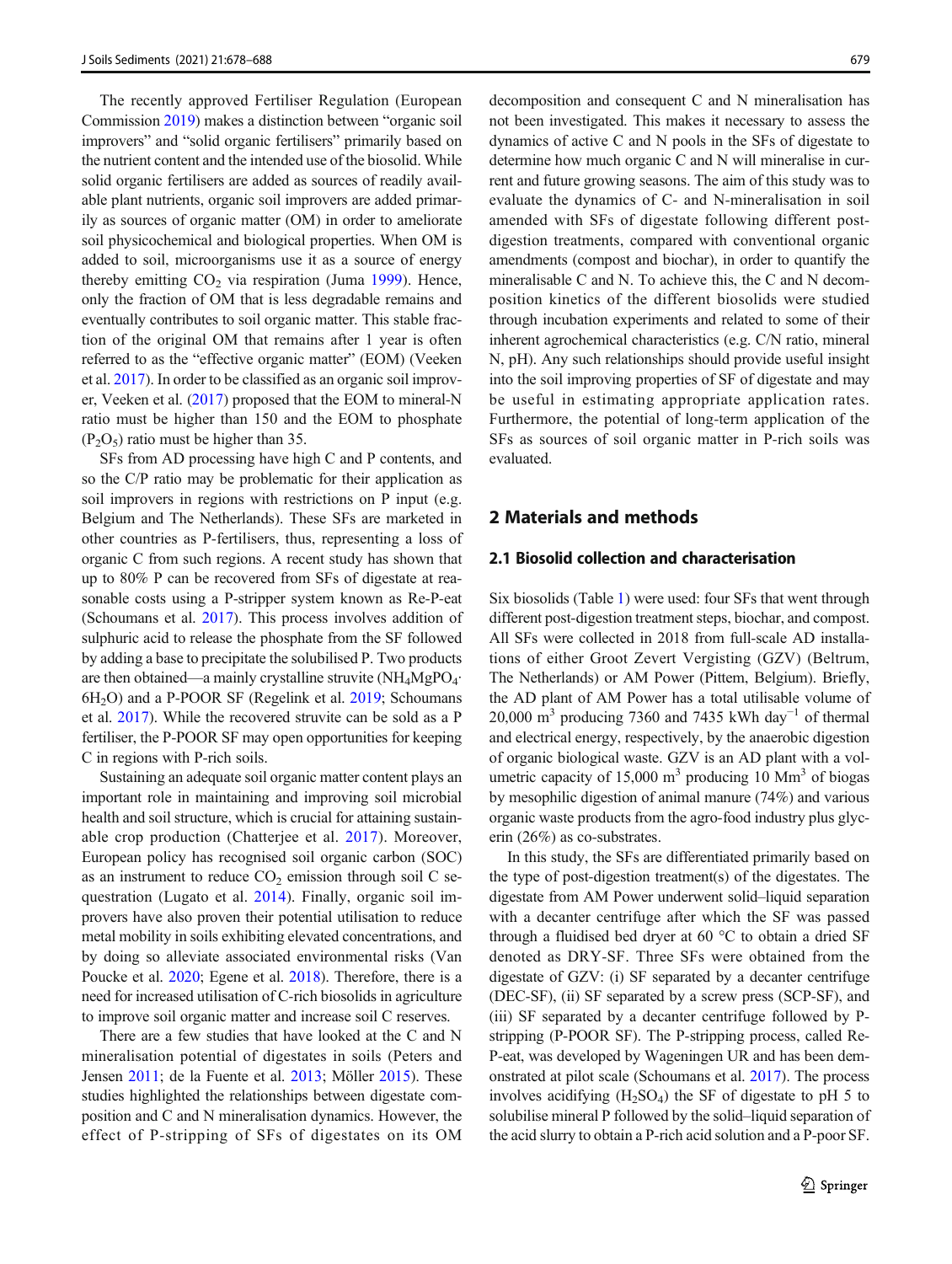<span id="page-2-0"></span>Table 1 Description of the studied organic materials

| <b>Biosolid</b>  | Name               | Feedstock                                   | Post-digestion treatment at AD plant |                              |  |  |
|------------------|--------------------|---------------------------------------------|--------------------------------------|------------------------------|--|--|
|                  |                    |                                             | Solid-liquid separation              | Additional treatment         |  |  |
| DEC-SF           | Solid fraction     | 74% pig manure and 26% co-substrates        | Decanter centrifuge                  | ۰                            |  |  |
| SCP-SF           | Solid fraction     | 74% pig manure and 26% co-substrates        | Screw press                          |                              |  |  |
| <b>P-POOR SF</b> | Solid fraction     | 74% pig manure and 26% co-substrates        | Decanter centrifuge                  | P stripping (Re-P-eat)       |  |  |
| DRY-SF           | Solid fraction     | Organic biological waste                    | Decanter centrifuge                  | Drying at $\sim 60$ °C       |  |  |
| <b>COMP</b>      | Commercial compost | Source-separated household and garden waste |                                      |                              |  |  |
| <b>BCHR</b>      | <b>Biochar</b>     | <b>P-POOR SF</b>                            |                                      | Pyrolysis at 400 $\degree$ C |  |  |

DEC-SF solid fraction after decanter, SCP-SF solid fraction after screw press, P-POOR SF solid fraction decanter and P stripping, DRY-SF solid fraction after decanter and drying, COMP compost, BCHR biochar produced from P-POOR SF

 $Ca(OH)_2$  or  $Mg(OH)_2$  is then added to the acid solution to precipitate the P as calcium phosphate or struvite (Schoumans et al. [2017\)](#page-10-0).

Biochar (BCHR) was produced via slow pyrolysis of the P-POOR SF at 400 °C and was included in the study. In addition, commercial compost (COMP) produced by Attero (Venlo, The Netherlands) from source-separated household and garden waste was used as reference material.

All biosolids were collected in polyethylene sampling bottles and stored at 4 °C until the start of the incubation experiments. The dry matter (DM) content was determined by drying to constant weight (48 h) at 80 °C and was calculated as percentage of wet weight. OM was measured based on losson-Ignition (LOI) of dried solids by incineration at 550 °C in a muffle furnace for 4 h. The pH and electrical conductivity (EC) were measured potentiometrically using an Orion-520A pH-meter and a WTW-LF537 (GE) conductivity electrode, respectively, in a 1:5 (w  $w^{-1}$ ) wet solids to deionised water ratio. Total OC, N, and sulphur (S) were determined via Elemental analysis (Variomax CNS analyzer, Elementar, Germany). Ammonium  $(NH_4^+N)$  and nitrate  $(NO_3^-N)$  were analysed in a 1:10 (w  $w^{-1}$ ) suspension of wet solid and 1 M KCl shaken end-over-end for 30 min. The extracts were filtered (Whatman No. 45) and analysed for their  $NH_4^+$ -N and  $NO<sub>3</sub><sup>-</sup>-N$  contents with a continuous flow auto-analyser (Chemlab System 4, Skalar, The Netherlands). Total P, potassium (K), calcium (Ca), magnesium (Mg), and sodium (Na) were determined using an inductively coupled plasma emission spectrometry (ICP-OES) (Varian Vista MPX, USA) after wet digestion of the incinerated solids with 5 ml of 6 M  $HNO<sub>3</sub>$ and 5 ml of 3 M HNO<sub>3</sub> at 150 °C (Van Ranst et al. [1999\)](#page-10-0). Water soluble carbon (WSC) and hot water extractable carbon (HWEC) were determined on fresh samples according to a modified method of Ghani et al. ([2003](#page-9-0)). For WSC, 3 g of each biosolid and 30 ml of distilled water was weighed into 50 ml polypropylene centrifuge tubes, which were shaken end-overend for 30 min. The tubes were centrifuged for 20 min at 3500 rpm, and the supernatants were filtered (Whatman No. 45), and transferred into vials for C analysis. To determine the HWEC, 30 ml of distilled water was added to the residues from the previous step, shaken briefly to re-suspend the solids, capped well, and placed in a hot water bath at 80 °C for 16 h. The extracts were centrifuged for 20 min at 3500 rpm, filtered (Whatman No. 45), and transferred into vials for C analysis. Total C (inorganic and organic C), in both the first and second extracts, was determined using a TOC-analyser (TOC-5000, Shimadzu, Tokyo Japan).

#### 2.2 Soil characteristics

Soil for the incubation experiments was taken from the topsoil layer (0–30 cm) of an unfertilised agricultural field in Evergem (Belgium). The soil texture was sandy-loam (87% sand, 8.5% silt, and 4.5% clay), with a pH-H<sub>2</sub>O of 7.1, initial C content of 118 mg  $kg^{-1}$ , and an initial exchangeable N content of 1.7 mg  $NH_4^+$ -N kg<sup>-1</sup> and 21 mg NO<sub>3</sub><sup>-</sup>-N kg<sup>-1</sup>. Prior to incubations, the soil was air-dried and sieved through a 2-mm screen.

### 2.3 C incubation experiment

The C and N mineralisation experiments were done independently due to their distinct experimental protocols. Organic C mineralisation was evaluated by measurement of soil  $CO<sub>2</sub>$  respiration (De Neve and Hofman [2000](#page-9-0)). First, the soil was wetted with distilled water to attain a moisture content corresponding to a 50% water filled pore space (WFPS), taking into account the moisture content of the air-dried soil and tested organic materials. The tested organic materials were mixed with 117 g of soil at an application rate of 9000 kg TOC ha<sup> $-1$ </sup> (or 3 g TOC kg soil−<sup>1</sup> ). These mixtures were filled into PVC tubes (7.2 cm height, 6.8 cm diameter) and gradually compacted during filling to attain an apparent bulk density of 1.4 g cm−<sup>3</sup> . The conversion from kg ha<sup> $-1$ </sup> to g kg<sup> $-1$ </sup> soil was based on the surface area of the tubes. The percentage of WFPS in the soil was calculated from the equation (Linn and Doran [1984](#page-10-0)):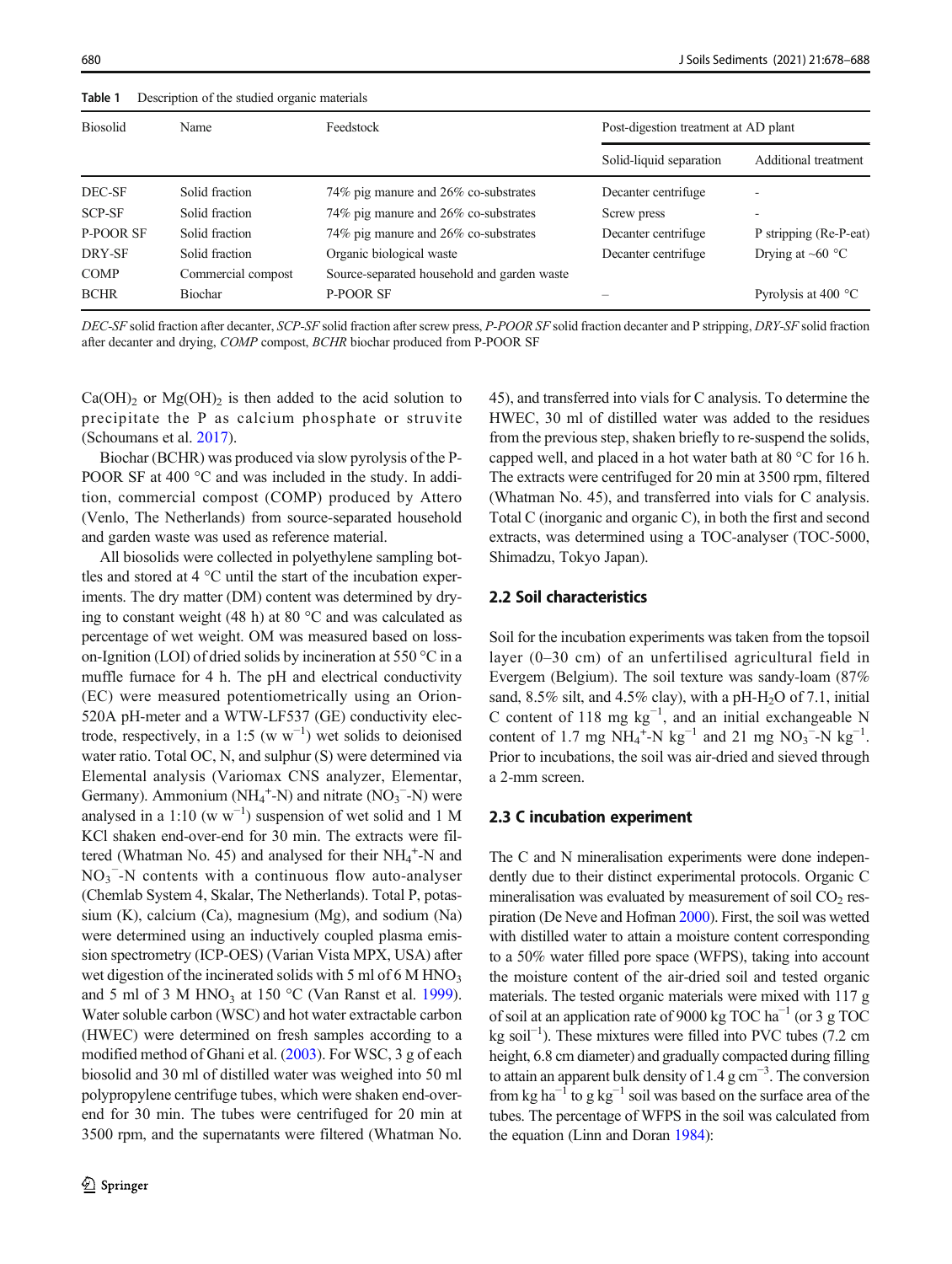<span id="page-3-0"></span>
$$
WFPS\% = (GWC \times BD)/(1-(BD/PD)) \times 100 \tag{1}
$$

where GWC is the gravimetric water content (g water g soil<sup>-1</sup>), BD is the dry bulk density (Mg  $m^{-3}$ ), and PD is the particle density (Mg m<sup>-3</sup>).The PVC tubes containing the soil-biosolid mixtures were placed in 1-L Mason jars, and just before closing them airtight, glass vials containing 15 ml 1 M NaOH were placed to capture  $CO<sub>2</sub>$  evolved. Controls were performed without soil samples and with unamended soil. The incubation was done under controlled conditions at 10 °C for 81 days. At predetermined sampling times (1, 2, 3, 5, 9, 14, 21, 28, 36, 45, 59, and 81 days), the glass vials were removed for determination of amounts of evolved  $CO<sub>2</sub>$  by titration of the NaOH with 1 M HCl after precipitation of carbonates with excess  $BaCl<sub>2</sub>$ (Anderson [1982\)](#page-9-0). During each sampling time, moisture was adjusted to 50% WFPS and the jars were left opened for at least 2 h to allow replenishment of oxygen.

#### 2.4 N incubation experiment

The evolution of N mineralisation was determined by measuring temporal changes in the mineral N  $(NH_4^+$ -N and  $NO_3^-$ -N). The air-dried and sieved soil was brought to 35% of WFPS and was pre-incubated at 21.5 °C for 1 week. This step was performed to stabilise the microbial community in the soil. After pre-incubation, each of the biosolids was applied at a rate of 9000 kg TOC  $ha^{-1}$  (as in the C incubation) and thoroughly mixed with approximately 272 g of pre-incubated soil. Table 2 shows the corresponding total N, organic N, and mineral N dosages. The soil-biosolid mixtures were placed in PVC tubes (18.2-cm height, 4.61-cm diameter) at a bulk density of 1.4  $\text{g cm}^{-3}$  and the WFPS in the tubes was brought up to 50% by adding distilled water. In total, 256 PVC tubes (8 treatments  $\times$  4 replicates  $\times$  8 sampling times) were covered with pin-holed gas permeable parafilm, placed on trays in completely randomised design (CRD) and incubated at 21.5 °C for 112 days. Destructive sampling was done bi-weekly in

Table 2 Dosages in kg ha<sup> $-1$ </sup> for total organic carbon (TOC), total N  $(N_{\text{tot}})$ , organic N  $(N_{\text{org}})$ , and mineral N  $(N_{\text{min}})$  of the tested biosolids as implied in the C incubation and N mineralisation experiment

| <b>Biosolid</b>  | <b>TOC</b> | $N_{\rm tot}$ | $N_{\text{org}}$ | $N_{\rm min}$ |
|------------------|------------|---------------|------------------|---------------|
| DEC-SF           | 9000       | 500           | 306              | 194           |
| <b>SCP-SF</b>    | 9000       | 252           | 118              | 134           |
| <b>P-POOR SF</b> | 9000       | 309           | 283              | 26            |
| DRY-SF           | 9000       | 983           | 763              | 220           |
| <b>COMP</b>      | 9000       | 788           | 776              | 12            |
| <b>BCHR</b>      | 9000       | 316           | 316              | 0.42          |
|                  |            |               |                  |               |

DEC-SF solid fraction after decanter, SCP-SF: solid fraction after screw press, P-POOR SF solid fraction decanter and P stripping, DRY-SF solid fraction after decanter and drying, COMP compost, BCHR biochar produced from P-POOR SF

which 32 intact tubes (4 treatments  $\times$  4 replicates) were removed. After mixing well, 10 g of soil per tube was analysed for its mineral N contents as described in Section [2.1](#page-1-0). The sum of soil  $NH_4^+$ -N and  $NO_3^-$ -N build-up in excess to the unamended soil was considered as the amount of N mineralised per sampling time.

#### 2.5 Data and statistical analysis

The cumulative amount of mineralised C, evolved as  $CO<sub>2</sub>$ (cumulative % C mineralised) from each of the tested biosolids, was calculated as the difference between the cumulative CO<sub>2</sub>-C evolved from the unamended (control) soil and the biosolid-treated soil. Cumulative amounts of mineralised C were expressed as a percentage of the amount of TOC applied (Eq. 2) and is hereafter referred to as %C mineralised (% $C_{\text{min}}$ ).

$$
\%C_{\min} = \frac{(C \min_{\text{,treatment}} - C \min_{\text{,control}})}{\text{TOC applied}} \times 100 \tag{2}
$$

A second-order kinetic model was fitted to the  $\%C_{\text{min}}$  data for each of the tested biosolid using the Grapher Statistical software (Version 10). The second-order kinetic model (Eq. 3) suggests that the mineralisation or decomposition is proportional to the product of the substrate concentrations and of the microorganisms derived from the substrate (Sleutel et al. [2005\)](#page-10-0) and is expressed by

$$
C(t) = C_A - \frac{C_A}{1 + k_2 a (1 - a) C_A t}
$$
 (3)

Where  $C(t)$  is the cumulative amount of C mineralised at time t,  $C_A$  is the amount of mineralisable C,  $a$  is the fraction of decomposed substrate that becomes part of microbial biomass, and  $k_2$  is the second order C-mineralisation rate constant. As a simplification,  $k_2$  and  $a$  were determined together as a single variable  $k_2a(1 - a)$ . The model parameters were then used to extrapolate the stable organic fraction left in the soil after a period of 365 days (i.e. the humification coefficient).

Net N mineralisation (Eq. 4) in the biosolid-amended treatments and unamended control was calculated by subtracting the mineral N  $(N_{\text{min}})$  content of the treatment at day 0 from the  $N_{\text{min}}$  in the sample at all subsequent measurements and expressed as percentage of organic N  $(N_{\text{org}})$  and total N  $(N_{\text{tot}})$ , as follows:

Net mineralisation : (t; %organic N) = 
$$
\frac{N_{\min}(t = x) - N_{\min}(t = 0)}{N_{org}}
$$

$$
(t; % total N) = \frac{N_{\min}(t = x) - N_{\min}(t = 0)}{N_{tot}}
$$
(4)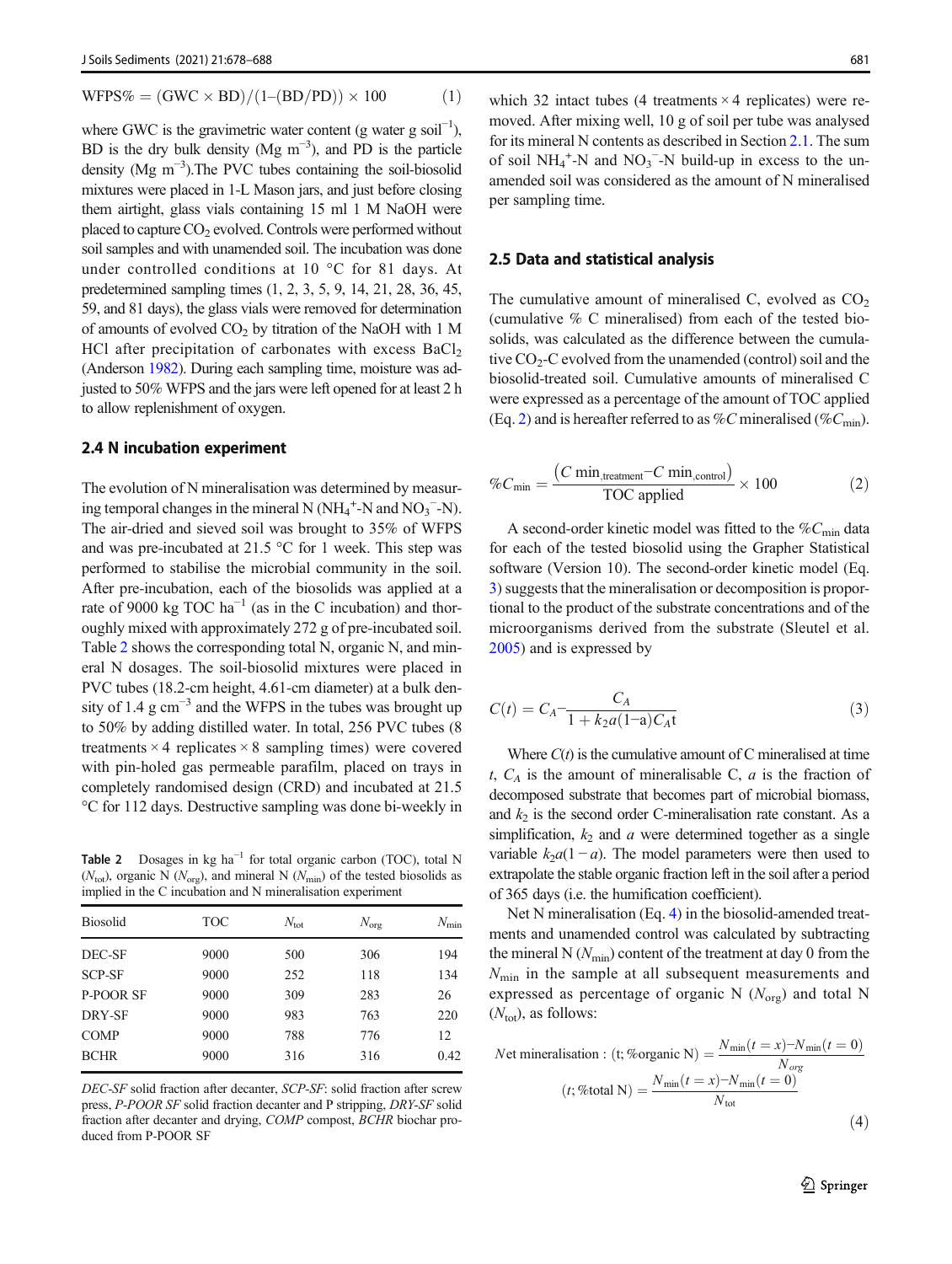<span id="page-4-0"></span>Treatment effects were compared using one-way ANOVA and the Tukey's honestly significant difference (HSD) test. Pearson's correlation analysis was performed to test relationships between variables. All tests were carried out at a probability (P) level of 0.05 using SPSS 22.0 software for Windows.

## 3 Results

## 3.1 Biosolid characteristics

The agrochemical characteristics of the tested biosolids are summarised in Table 3. With the exception of P-POOR SF, the pH of the tested biosolids were alkaline (7.3–8.5) which is consistent with previously reported pH values of digestate and digestate products (Alburquerque et al. [2012;](#page-9-0) Pognani et al. [2009\)](#page-10-0). The acidic pH of the P-POOR SF (5.7) was attributed to the P-stripping process that involved the addition of acid  $(H<sub>2</sub>SO<sub>4</sub>)$ . Pyrolysis of the P-POOR SF to produce BCHR greatly altered its agrochemical properties with a noticeably higher pH, total carbon (TOC), and total nitrogen (TN) contents (Table 3).

TOC, TN, and inorganic N content in the solid fractions were variable. DRY-SF had the highest TOC (275 g  $kg^{-1}$ ) and TN  $(30 \text{ g kg}^{-1})$ , while DEC-SF had the lowest TOC (102 g kg<sup>-1</sup>) and SCP-SF the lowest TN (5.0 g kg<sup>-1</sup>). This variability is reflected in the  $C/N<sub>tot</sub>$  ratios which ranged between 9.2 and 36 (Table 3). The tested biosolids were generally characterised by very low amounts of  $NO<sub>3</sub><sup>-</sup>-N$ . The NH<sub>4</sub><sup>+</sup>-N/TN ratio, which provides an indication of the amount of readily plant-available N, was low in all the tested biosolids. It was lowest in DRY-SF and BCHR due to drying and pyrolysis, respectively, which are processes that result in a significant loss of NH4.

Moderate amounts of TN were present in the SFs, mostly in the form of organic N, as could be expected since the solid– liquid separation of digestate concentrates the major part of the mineral N in the LF. In general, their OM and N contents did not show much variability (74–89% OM, 5.0–5.7 g kg<sup>-1</sup> TN). However, high variability was observed in the total P content with DEC-SF having 1.7 and 5 times more P than SCP-SF and P-POOR SF, respectively. DRY-SF was characterised by a relatively low OM content (59%) and a higher concentration of nutrients, including TN  $(30 \text{ g kg}^{-1})$  and TP  $(14 \text{ g kg}^{-1})$ , compared with the other SFs.

**Table 3** Agrochemical characteristics of the tested organic materials ( $n = 3 \pm$  standard deviation)

| Parameter                              | DEC-SF          | SCP-SF          | <b>P-POOR SF</b> | DRY-SF        | <b>COMP</b>    | <b>BCHR</b>     |
|----------------------------------------|-----------------|-----------------|------------------|---------------|----------------|-----------------|
| pH                                     | $8.4 \pm 0.1$   | $8.5 \pm 0.0$   | $5.7 \pm 0.0$    | $7.8 \pm 0.1$ | $8.5 \pm 0.0$  | $7.3 \pm 0.0$   |
| $EC \text{ (mS cm}^{-1})$              | $2.4 \pm 0.2$   | $1.1 \pm 0.0$   | $1.4 \pm 0.0$    | $6.1 \pm 0.0$ | $0.7 \pm 0.0$  | $2.8 \pm 0.0$   |
| $DM(\%)$                               | $25 \pm 0.6$    | $37 \pm 0.4$    | $34 \pm 0.1$     | $84 \pm 0.7$  | $54 \pm 0.4$   | $98 \pm 0.2$    |
| OM $(\%$ of DM)                        | $74 \pm 2.9$    | $89 \pm 0.2$    | $89 \pm 0.1$     | $59 \pm 1.5$  | $30 \pm 0.8$   | $75 \pm 0.0$    |
| TOC $(g \text{ kg}^{-1})$              | $102 \pm 4.0$   | $177 \pm 2.2$   | $161 \pm 0.9$    | $275 \pm 4.3$ | $70 \pm 2.5$   | $643 \pm 0.2$   |
| WSC (% of TOC)                         | $1.7 \pm 0.0$   | $0.9 \pm 0.1$   | $0.3 \pm 0.0$    | $0.8 \pm 0.1$ | $1.7 \pm 0.1$  | $0.04 \pm 0.0$  |
| HWEC (% of TOC)                        | $3.0 \pm 0.3$   | $1.0 \pm 0.1$   | $0.6 \pm 0.0$    | $1.2 \pm 0.0$ | $4.3 \pm 0.2$  | $0.05 \pm 0.0$  |
| $N_{\rm tot}$ (g kg <sup>-1</sup> )    | $5.7 \pm 0.1$   | $5.0 \pm 0.1$   | $5.5 \pm 0.2$    | $30 \pm 0.1$  | $6.1 \pm 0.2$  | $23 \pm 0.1$    |
| $N_{\text{min}}$ (g kg <sup>-1</sup> ) |                 |                 |                  |               |                |                 |
| $NH_4^+$ -N                            | $2.2 \pm 0.1$   | $2.7 \pm 0.0$   | $0.46 \pm 0.0$   | $2.0 \pm 0.0$ | $0.22 \pm 0.0$ | $0.03 \pm 0.0$  |
| $NO3-N$                                | $0.002 \pm 0.0$ | $0.003 \pm 0.0$ | $0.001 \pm 0.0$  | $0.1 \pm 0.0$ | $0.01 \pm 0.0$ | $0.001 \pm 0.0$ |
| $C/N_{\rm tot}$                        | 18              | 36              | 29               | 9.2           | 11             | 28              |
| $C/N_{org}$                            | 29              | 76              | 32               | 9.8           | 12             | 28              |
| $N_{\text{min}}/N_{\text{tot}}$ (%)    | 39              | 54              | 8.0              | 7.0           | 2.0            | 0.0             |
| Elements (g $kg^{-1}$ )                |                 |                 |                  |               |                |                 |
| $\mathbf{P}$                           | $5.6 \pm 0.2$   | $3.3 \pm 0.1$   | $1.1 \pm 0.0$    | $14 \pm 1.1$  | $1.7 \pm 0.2$  | $3.1 \pm 0.2$   |
| Ca                                     | $5.8 \pm 0.8$   | $4.1 \pm 0.4$   | $3.4 \pm 0.6$    | $18 \pm 1.1$  | $12 \pm 0.8$   | $12 \pm 1.0$    |
| Mg                                     | $3.5 \pm 0.5$   | $1.7 \pm 0.3$   | $0.7 \pm 0.2$    | $3.5 \pm 0.2$ | $1.7 \pm 0.1$  | $9.1 \pm 1.2$   |
| K                                      | $3.2 \pm 0.3$   | $2.3 \pm 0.2$   | $0.8 \pm 0.0$    | $9.2 \pm 0.7$ | $2.4 \pm 0.1$  | $11 \pm 0.2$    |
| AI                                     | $0.93 \pm 0.1$  | $0.34 \pm 0.1$  | $0.35 \pm 0.0$   | $2.8 \pm 0.2$ | $3.2 \pm 0.4$  | $1.6 \pm 0.0$   |
|                                        |                 |                 |                  |               |                |                 |

EC electrical conductivity, DM dry matter, OM organic matter, TOC total organic carbon, WSC water soluble carbon, HWEC hot water extractable carbon,  $N_{tot}$  total nitrogen,  $N_{min}$  mineral nitrogen,  $N_{org}$  organic nitrogen, DEC-SF solid fraction after decanter, SCP-SF solid fraction after screw press, P-POOR SF solid fraction decanter and P stripping, DRY-SF solid fraction after decanter and drying, COMP compost, BCHR biochar produced from P-POOR SF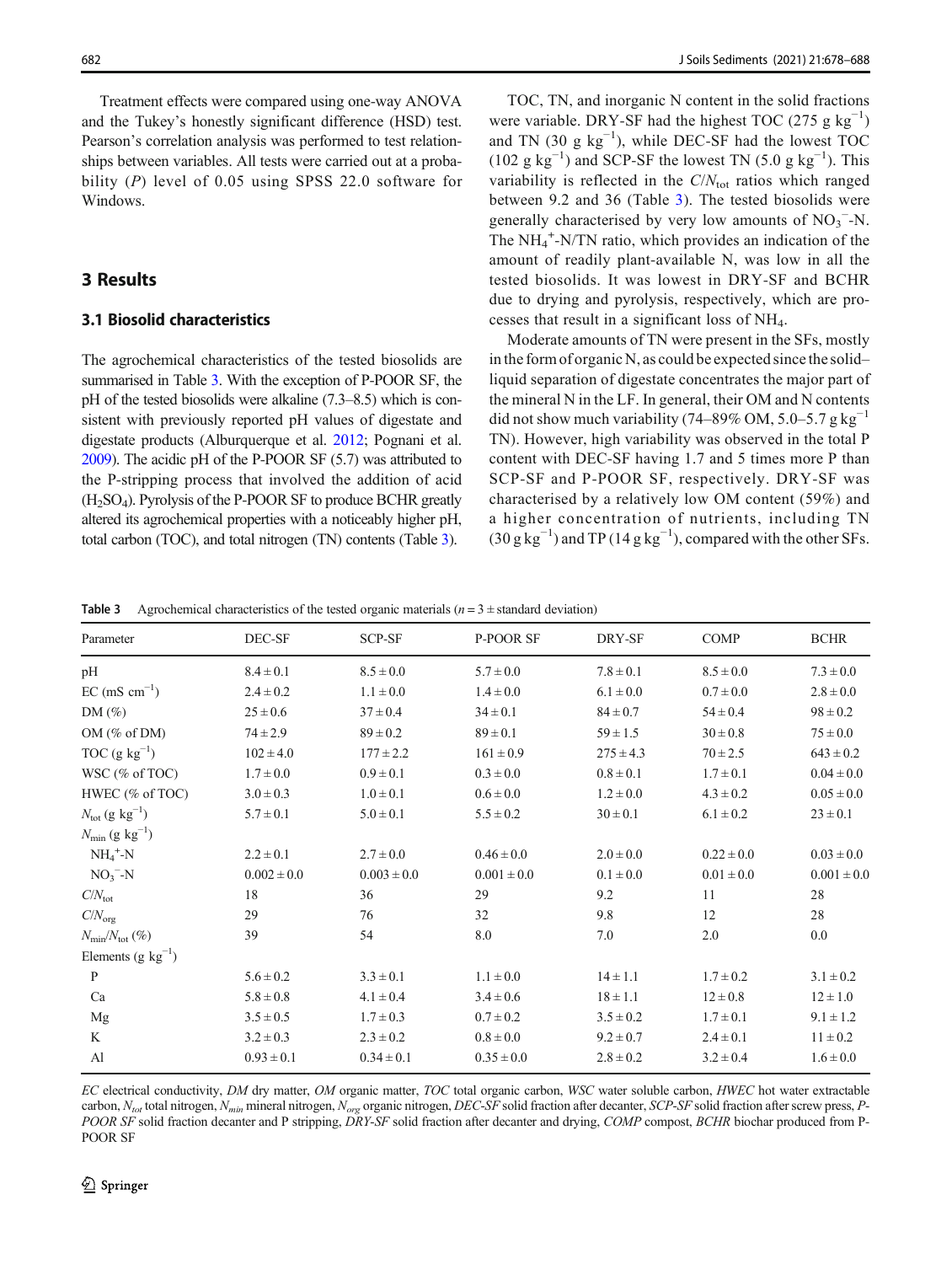<span id="page-5-0"></span>The WSC and HWEC, which have been reported to constitute the highly labile pool of C in organic materials (Ghani et al. [2003;](#page-9-0) Weigel et al. [2011](#page-10-0)), represented  $\lt 2\%$  and  $\leq 3\%$ , respectively, of the total C in all the tested biosolids. This suggests that majority of the C in the biosolids was present as the stable carbon fraction.

#### 3.2 C mineralisation

The  $C_{\text{min}}$  of the tested biosolids was calculated according to Eq. [2](#page-3-0). The results were expressed in terms of the percentage of C added, and mineralisation curves were plotted (Fig. 1). At the end of the incubation period, the highest  $C_{\text{min}}$  was observed in SCP-SF (23%) at a 5% significance level. The  $C_{\text{min}}$  of DEC-SF, DRY-SF, and P-POOR SF did not significantly ( $P < 0.05$ ) differ from each other but were significantly higher than in COMP (6%) and BCHR (4%). In general, the curves indicate that the mineralisation of the SFs followed similar patterns that clearly differed from the compost and biochar treatments.

The  $\%C_{\text{min}}$  curves for the different biosolids were fitted to a second-order kinetic model (Eq. [3\)](#page-3-0) with high coefficients of determination (Table [4\)](#page-6-0). The amount of mineralisable C  $(C_A)$ was followed the same pattern of  $C_{\text{min}}$ : SCP-SF > DEC-SF > P-POOR SF > DRY-SF > BCHR > COMP. Humification coefficients (HC), which is defined as the percentage of OC that remains after 1 year, was calculated for each biosolid using the second order kinetic model. Among the SFs, SCP-SF had the lowest HC (51%) which indicates that it contained the least stable forms of OC, while other SFs contained the



Fig. 1 Cumulative amount of C mineralised after addition of 9000 kg OC ha<sup>-1</sup> to soil during the 81-day incubation period at 10 °C (mean value  $\pm$  standard deviation,  $n = 3$ ). Lines represent the curve-fitting result; symbols are experimental data. Different lower case letters indicate significant differences between C mineralisation means at day 81. DEC-SF solid fraction after decanter, SCP-SF solid fraction after screw press, P-POOR SF solid fraction decanter and P stripping, DRY-SF solid fraction after decanter and drying, COMP compost, BCHR biochar produced from P-POOR SF

more stable forms of OC with HCs between 70 and 75 (Table [4\)](#page-6-0). The variation in HC may be explained by differences in  $C_A$  in the tested biosolids which showed a positive linear relationship between HC and  $C_A$  ( $r = 0.99$ ,  $P < 0.05$ ). The HC of compost in this study (93%) was in agreement with values (95 and 93%) reported by De Neve et al. [\(2003\)](#page-9-0) and Postma and Ros [\(2016\)](#page-10-0), respectively. Table [6](#page-8-0) shows that HC was positively correlated with  $N_{\text{org}}/N_{\text{tot}}$  ratio (r = 0.82,  $P < 0.05$ ) and negatively correlated with  $N_{\text{min}}/N_{\text{tot}}$  ratio (r =  $-0.82, P < 0.05$ ).

#### 3.3 Estimating carbon retention potential

The humification coefficients (HC) can be expressed in kilogram per megagram of DM to derive the effective organic matter (EOM), which is defined as the OM that is left in the soil after 365 days (Veeken et al. [2017\)](#page-10-0). Among the solid digestates tested, the highest EOM calculated was in DRY-SF at 369 kg  $Mg^{-1}$  (Table [5\)](#page-6-0). This means that after an initial application of 1 Mg of biosolid, 369 kg of OM will remain in the soil after 1 year.

The OM/P ratio which gives an indication of the quantity of biosolid that can be applied within P limits was also deter-mined (Table [5](#page-6-0)). DRY-SF had an OM/P ratio of 36 kg  $kg^{-1}$ , of which 27 kg  $kg^{-1}$  was EOM. For the P-POOR SF instead, the EOM/P ratio was 204 kg  $kg^{-1}$ , meaning that 7.5 times more EOM per kg of added P can be applied to soil as compared with DRY-SF.

#### 3.4 N-mineralisation

At the start of the incubation, the mineral N in all treatments was present mainly as  $NH_4^+$ -N (Fig. [2a](#page-7-0)). However, by the 14th day, majority of the NH<sub>4</sub><sup>+</sup>-N was already nitrified (Fig.  $2b$ ). NO<sub>3</sub><sup>-</sup>-N increased steadily throughout the duration of the incubation and was highest in DRY-SF and DEC-SF with 129 and 113 mg  $kg^{-1}$ , respectively after day 112. The pattern of total mineral N evolution and that of  $NO<sub>3</sub><sup>-</sup>-N$  were similar since increases in NH<sub>4</sub><sup>+</sup>-N concentration were negligible.

N mineralisation was calculated as a percentage of the  $N_{\text{org}}$ present in the tested biosolid (Fig. [3\)](#page-8-0). N immobilisation occurred in BCHR, P-POOR SF, and SCP-SF, while DEC-SF, DRY-SF, and COMP yielded modest near-linear N mineralisation patterns during the incubation, with the highest  $N_{\text{org}}$  mineralisation of 28% (in DEC-SF). N is more likely to be net mineralised from substrates with low C/N ratio, while substrates with  $C/N$  ratio  $> 20$  tend to cause net N immobilisation in soil (Mendham et al. [2004](#page-10-0); Muhammad et al. [2011;](#page-10-0) Nicolardot et al. [2001](#page-10-0); Wagner and Wolf [1999](#page-10-0)). This was reconfirmed in this study, where  $\%\mathrm{N}_{\mathrm{org}}$  mineralisation and C/N<sub>tot</sub> ratio were strongly negatively correlated ( $r = -0.88$ ,  $P < 0.05$ ) (Table [6](#page-8-0)). The high immobilisation of N from SCP-SF was likely due to its high  $C/N_{org}$  ratio (76) in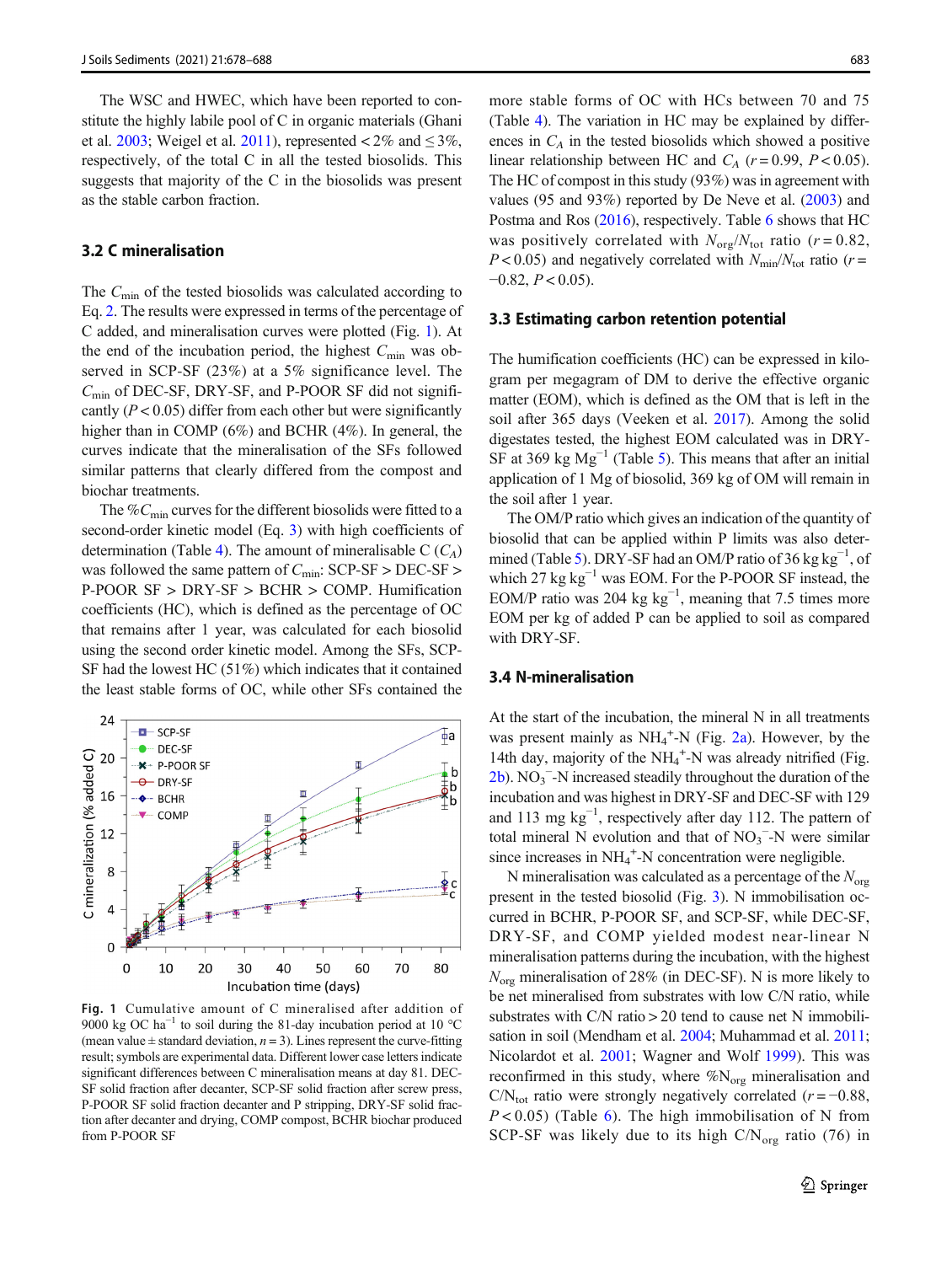| Parameters  | DEC-SF                | SCP-SF                | P-POOR SF             | DRY-SF                | <b>COMP</b>           | <b>BCHR</b>           |
|-------------|-----------------------|-----------------------|-----------------------|-----------------------|-----------------------|-----------------------|
| $C_A$       | 36.27                 | 67.44                 | 34.29                 | 29.05                 | 7.065                 | 9.793                 |
| $K_2a(1-a)$ | $3.57 \times 10^{-4}$ | $9.62 \times 10^{-5}$ | $3.16 \times 10^{-4}$ | $5.33 \times 10^{-4}$ | $6.30 \times 10^{-3}$ | $2.38 \times 10^{-3}$ |
| $R^2$       | 0.997                 | 0.989                 | 0.999                 | 0.998                 | 0.955                 | 0.982                 |
| HC(%)       | 70                    | 51                    | 73                    | 75                    | 93                    | 91                    |

<span id="page-6-0"></span>Table 4 Kinetic C-mineralisation parameter values and fit, and humification coefficients (HC) for the tested biosolidsat 10 °C. Parameter data obtained with a second order kinetic model (Eq. [3\)](#page-3-0)

DEC-SF solid fraction after decanter, SCP-SF solid fraction after screw press, P-POOR SF solid fraction decanter and P stripping, DRY-SF solid fraction after decanter and drying, COMP compost, BCHR biochar produced from P-POOR SF

combination with its high  $NH_4^+$ -N that was readily available for fast initial microbial immobilisation (Calderón et al. [2005\)](#page-9-0). P-POOR SF incorporation also induced temporary net N immobilisation in the first 56 days of incubation, and this may also be attributed to the high C/N<sub>org</sub> ratio (32) of this biosolid. The mineralisation patterns of SCP-SF and P-POOR SF, however, do suggest a re-mineralisation of the immobilised N.

## 4 Discussion

### 4.1 Agrochemical characteristics of tested biosolids

The high alkalinity of the solid fractions (with the exception of P-POOR SF) may influence soil pH and nutrient bioavailability when added to soil. For example, nitrification in soil is highest at pH between 7.5 and 8.0, while ammonification is optimal between pH 6.0 and 8.0 (Wood [1988\)](#page-10-0).

Although DEC-SF, SCP-SF, and P-POOR SF were obtained from digestates derived from the same digested feedstock of GZV (Table [1\)](#page-2-0), they showed a large variation in their total P content. This suggests that the type of post-digestion treatment (i.e. solid-liquid separation technique, P-stripping) may have a stronger influence on P composition of the SFs than on other nutrient parameters. P-POOR SF not only had the lowest P content but also the lowest K concentration. This was because leaching of P also removes K due their similar mobility kinetics (Nishanth and Biswas [2008](#page-10-0)).

The loss of moisture from drying resulted in increased concentration of nutrients in DRY-SF. Although the mineral N content was low  $(2.0 \text{ g kg}^{-1})$ , the high organic N level may lead to a steady supply of N to crops provided there would be continuous mineralisation. These characteristics suggest that DRY-SF is more suited for use as a solid organic fertiliser rather than as organic soil improver. Furthermore, its high DM content (84%) may ease the storage and transportation of the DRY-SF.

There was no significant correlation between either WSC or HWEC and % $C_{\text{min}}$  ( $r = 0.11$  and  $r = 0.25$ , respectively;  $P < 0.05$ ). For instance, the WSC and HWEC were highest in compost even though  $\%C_{\text{min}}$  in compost was very low. This may be due to the inherent heterogeneity of the feedstocks as well as differences in processing technologies applied. These results suggest that WSC and HWEC may not be

| Parameter                 | DEC-<br><b>SF</b> | SCP-<br><b>SF</b> | P-POOR SF | DRY-<br><b>SF</b> | <b>COMP</b> | <b>BCHR</b> |
|---------------------------|-------------------|-------------------|-----------|-------------------|-------------|-------------|
| $DM (kg Mg-1)$            | 251               | 365               | 335       | 840               | 535         | 982         |
| OM $(\text{kg Mg}^{-1})$  | 185               | 324               | 298       | 492               | 160         | 737         |
| HC(%)                     | 70                | 51                | 73        | 75                | 93          | 91          |
| EOM $(\text{kg Mg}^{-1})$ | 130               | 165               | 217       | 369               | 148         | 671         |
| $P$ (kg $Mg^{-1}$ )       | 5.6               | 3.3               | 1.1       | 13.7              | 1.7         | 3.0         |
| OM/P $(kg kg^{-1})$       | 33                | 97                | 279       | 36                | 93          | 244         |
| EOM/P $(kg kg^{-1})$      | 23                | 49                | 204       | 27                | 86          | 222         |
| N mineralisation          |                   |                   |           |                   |             |             |
| as % of $N_{\text{tot}}$  | 22                | $-7$              | $-6$      | 25                | 15          |             |
| as % of $N_{org}$         | 81                | $-13$             | $-7$      | 27                | 15          |             |

Table 5 Composition of organic fertilising biosolids

DM dry matter, OM organic matter, HC humification coefficient, EOM effective organic matter,  $N_{tot}$  total nitrogen,  $N_{org}$  organic nitrogen, DEC-SF solid fraction after decanter, SCP-SF solid fraction after screw press, P-POOR SF solid fraction decanter and P stripping, DRY-SF solid fraction after decanter and drying, COMP compost, BCHR biochar produced from P-POOR SF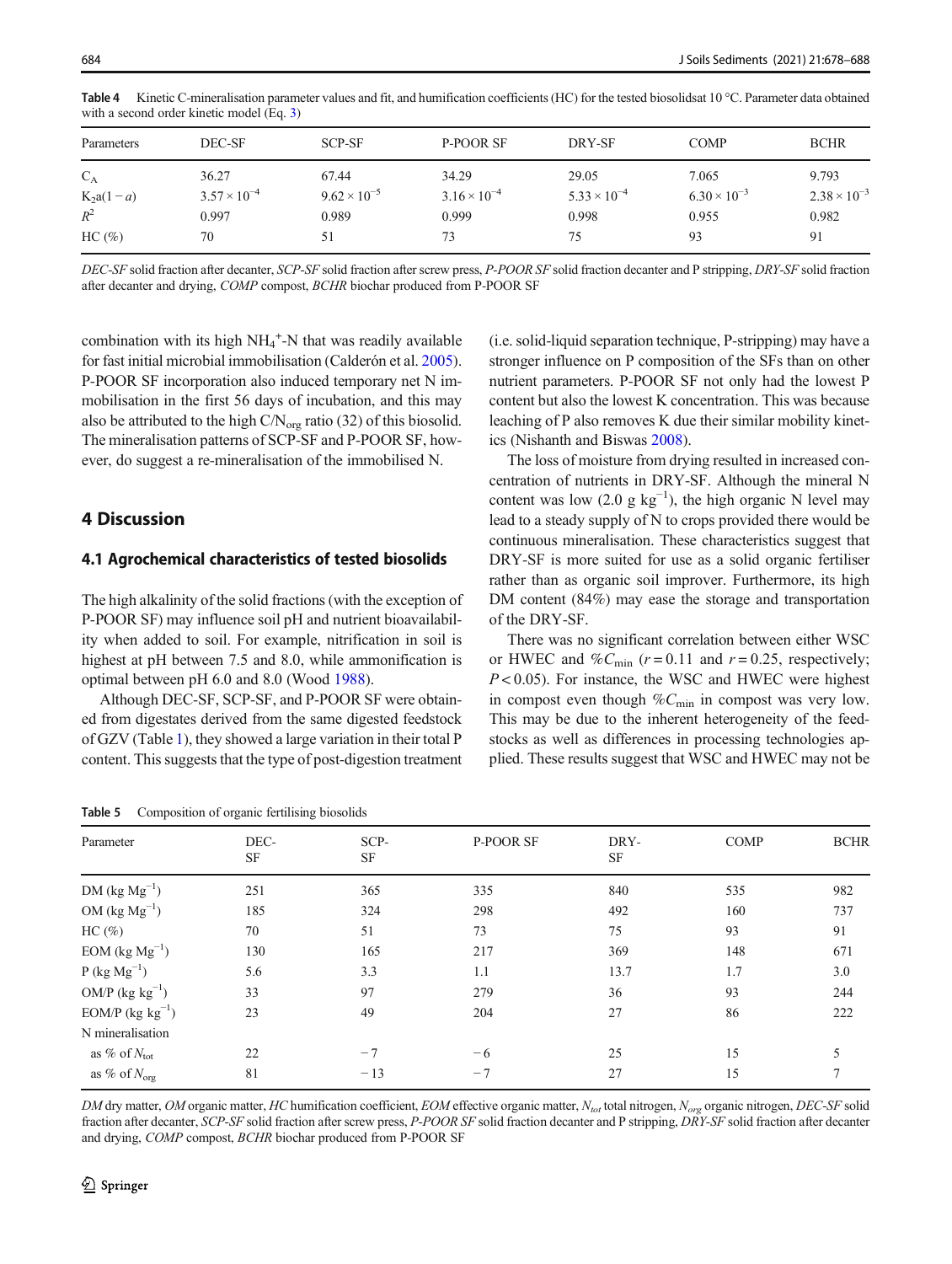<span id="page-7-0"></span>

Fig. 2 Evolution of a ammonium-N b nitrate-N and c total mineral N expressed in mg  $kg^{-1}$  in the unamended soil and soil amended with the tested biosolids during 112-day incubations at 21.5 °C (mean value  $\pm$ standard deviation,  $n = 4$ ; where absent, error bars fall within symbols). SC soil control, DEC-SF solid fraction after decanter, SCP-SF solid fraction after screw press, P-POOR SF solid fraction decanter and P stripping, DRY-SF solid fraction after decanter and drying, COMP compost. BCHR biochar produced from P-POOR SF

not good indicators of labile OM, at least, for the biosolids investigated in this study.

### 4.2 C and N mineralisation

The incorporation of the different biosolids significantly modified the C and N dynamics of the soil. Some studies (Flavel and Murphy [2006](#page-9-0); Wang et al. [2004\)](#page-10-0) have shown that dissimilarities in decomposition rates (i.e.  $\%C_{\text{min}}$ ) may be due to differences in the nature of organic carbon compounds present in the substrates. That is, mineralisation patterns in soils are mainly influenced by the initial composition of the organic material (Heal et al. [1997;](#page-9-0) Aerts [1997;](#page-9-0) Teklay et al. [2007\)](#page-10-0). For example, the  $CN_{tot}$  ratio may influence substrate decomposition rate such that substrates with a high  $CN_{tot}$  ratio above 25 are poorly decomposable (Nicolardot et al. [2001](#page-10-0)). In this

study, however, SCP-SF had the highest  $C/N<sub>tot</sub>$  ratio (36) and yet showed fast degradability. This was likely caused by both higher C and N availability, which was reflected by the lower WSC/WHEC to  $N_{\text{min}}$  ratio (Table [3](#page-4-0)). Such an occurrence will favour the preferential utilisation of labile biosolid-derived C by soil microorganisms and cause high C mineralisation. The corollary effect of high C mineralisation in SCP-SF treatment was the rapid N immobilisation observed in the first 28 days of the N incubation experiment (Fig. [3\)](#page-8-0).

To an extent, P-POOR SF showed similar behaviour as SCP-SF but with moderate C mineralisation and less rapid N immobilisation. N mineralisation in P-POOR-SF was inhibited at the beginning but caught up with the unamended control around day 70, indicating N was likely immobilised by soil microorganisms and then re-released due to microbial turnover. In addition, the low pH of P-POOR-SF may have slowed down the turnover of microbial biomass and extended the microbial immobilisation as (a) low pH slows down bacterial cell division (Bååth et al. [1998](#page-9-0)) and (b) low pH favours the prevalence of soil fungi with longer life-spans (Gyllenberg and Eklund [1974\)](#page-9-0). It is important to note that the mineralisation patterns of SCP-SF and P-POOR SF do suggest a re-mineralisation of the immobilised N. Therefore, both biosolids may not be suitable for supplying N to crops grown during the season of application but can serve as an N source in the subsequent growing season.

The amendment of DEC-SF induced similar amount of C mineralised (Fig. [1](#page-5-0)) but greater N mineralisation when compared with DRY-SF (Figs. [1](#page-5-0) and 2c). This observation may be explained by the "microbial N mining" theory (Craine et al. [2007](#page-9-0); Moorhead and Sinsabaugh [2006](#page-10-0)) which postulates that N deficiency can enhance microbial decomposition of labile substrates in order to obtain N from recalcitrant OM. Meaning the relatively higher  $C/N<sub>tot</sub>$  ratio in DEC-SF might have driven the soil microorganisms to decompose more N-rich OM for their N requirement when compared with DRY-SF where N was not limited. Considering their continued net mineralisation of organic N (Fig. [3\)](#page-8-0), DEC-SF and DRY-SF appear to hold the highest N fertiliser value. Given the rather slow pace of N release, their intended use should probably be to fertilise the soil rather than the crop, as practiced in organic farming, in order to improve soil quality and fertility (Webb et al. [2010](#page-10-0)).

Despite its low C/N ratio, the C mineralisation of COMP progressed slowly (6% after 81 days) indicating it to be more stable in soil than the digestate SFs here tested. That is because the undecomposed C in COMP exists in complex forms that are inherently resistant to decomposition (Robertson and Groffman [2015](#page-10-0)). Similarly, the C in BCHR is recalcitrant, but it is not inert and can be slowly mineralised (Singh and Cowie [2014;](#page-10-0) Zimmerman [2010](#page-10-0)). BCHR had a high  $C/N_{org}$  ratio and yet showed very little N immobilisation. This was attributed to its high humification coefficient (91%), meaning that there was no need for mineral N to sustain microbial growth.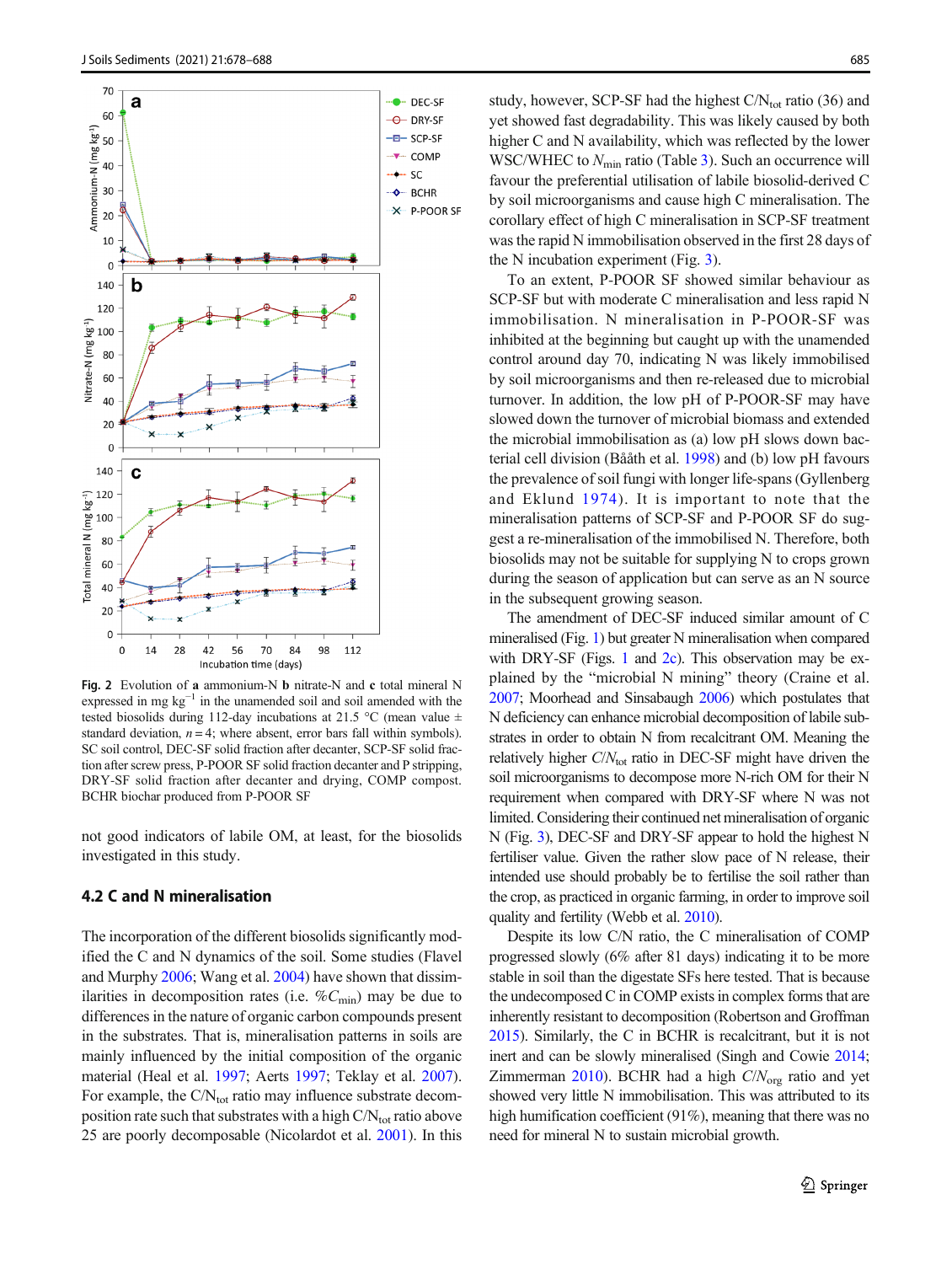|                                 | <b>TOC</b> | $N_{\rm tot}$ | $N_{\rm min}$   | $C/N_{\rm tot}$       | $C/N_{\text{org}}$ | $N_{\text{min}}/N_{\text{tot}}$ $N_{\text{org}}/N_{\text{tot}}$ WSC |            |                | HWEC $C_A$ |                          | HС                       | $\%C_{\min}$ | $\%N_{\text{mir}}$ |
|---------------------------------|------------|---------------|-----------------|-----------------------|--------------------|---------------------------------------------------------------------|------------|----------------|------------|--------------------------|--------------------------|--------------|--------------------|
| <b>TOC</b>                      | 1          |               |                 |                       |                    |                                                                     |            |                |            |                          |                          |              |                    |
| $N_{\rm tot}$                   | $-0.372$   | -1            |                 |                       |                    |                                                                     |            |                |            |                          |                          |              |                    |
| $N_{\rm min}$                   | $-0.353$   | $-0.062$      | - 1             |                       |                    |                                                                     |            |                |            |                          |                          |              |                    |
| $C/N_{\rm tot}$                 | 0.273      | $-0.372$      | 0.005           | 1                     |                    |                                                                     |            |                |            |                          |                          |              |                    |
| $C/N_{\text{org}}$              | 0.310      | 0.441         | $-0.515$        | 0.310                 | 1                  |                                                                     |            |                |            |                          |                          |              |                    |
| $N_{\text{min}}/N_{\text{tot}}$ | $-0.390$   | $-0.482$      | $0.855^{\circ}$ | 0.366                 | $-0.404$           | -1                                                                  |            |                |            |                          |                          |              |                    |
| $N_{\rm org}/N_{\rm tot}$       | 0.390      | 0.482         | $-1.000***$     | $-0.366$              | 0.404              | $-1.000^{***}$ 1                                                    |            |                |            |                          |                          |              |                    |
| WSC                             | $-0.547$   | $-0.095$      | 0.821           | $-0.434$              | $-0.623$           | 0.617                                                               | $-0.617$   | $\overline{1}$ |            |                          |                          |              |                    |
| <b>HWEC</b>                     | $-0.496$   | 0.234         | 0.285           | $-0.849$ <sup>*</sup> | $-0.606$           | $-0.071$                                                            | 0.071      | 0.500          | -1         |                          |                          |              |                    |
| $C_A$                           | $-0.340$   | $-0.358$      | 0.762           | 0.548                 | $-0.475$           | 0.825                                                               | $-0.825^*$ | 0.376          | $-0.146$ 1 |                          |                          |              |                    |
| HC                              | 0.355      | 0.327         | $-0.794$        | $-0.497$              | 0.502              | $-0.824$ <sup>*</sup>                                               | 0.824      | $-0.436$       | 0.112      | $-0.996$ <sup>**</sup> 1 |                          |              |                    |
| $\%C_{\min}$                    | $-0.397$   | $-0.234$      | $0.825^{\circ}$ | 0.334                 | $-0.572$           | 0.759                                                               | $-0.759$   | 0.110          | $-0.252$   | $0.941***$               | $-0.966$ <sup>**</sup> 1 |              |                    |
| $\%N_{\text{min}}$              | $-0.065$   | 0.400         | 0.331           | $-0.880^{**}$         | $-0.104$           | 0.015                                                               | $-0.015$   | 0.700          | 0.572      | $-0.340$                 | 0.276                    | $-0.106$ 1   |                    |

<span id="page-8-0"></span>Table 6 Pearson correlation coefficients among parameters related to biosolid characteristics and C and N mineralisation dynamics

TOC (g kg<sup>-1</sup>) total organic carbon, N<sub>tot</sub> (g kg<sup>-1</sup>) total nitrogen, N<sub>min</sub> (g kg<sup>-1</sup>) mineral nitrogen, N<sub>org</sub> (g kg<sup>-1</sup>) organic nitrogen, WSC (% of TOC) water soluble carbon, HWEC (% of TOC) hot water extractable carbon,  $N_{org}$  organic nitrogen,  $C_A$  amount of mineralisable C, HC humification coefficient (%), % $C_{min}$  C mineralised as % of added C after 81 days of incubation,  $\breve{\phi}N_{min}$  N mineralised as % of added organic N after 112 days of incubation

## 4.3 Implications for using solid digestates as an organic soil improver

The relative proportions of TOC mineralised from the tested biosolids reflect their different biostabilities in soil. Estimates of humification coefficients (HC) and effective organic matter (EOM) are good indicators of long term availability of OM in soil after initial application of biosolids. The high EOM of DRY-SF (369 kg Mg<sup>-1</sup>) represents a significant potential source of soil organic matter. However, its use as an organic soil improver may be limited because restrictions on P input in some EU regions (e.g. Belgium, The Netherlands, and Denmark) constrain the application of P-rich materials



Fig. 3 N mineralisation (% of organic N supplied (Eq. [4\)](#page-3-0) from the tested biosolids) during 112 days of incubation (mean value  $\pm$  standard deviation,  $n = 4$ ; where absent, error bars fall within symbols). DEC-SF solid fraction after decanter, SCP-SF solid fraction after screw press, P-POOR SF solid fraction decanter and P stripping, DRY-SF solid fraction after decanter and drying, COMP compost, BCHR biochar produced from P-POOR SF

(Amery and Schoumans [2014\)](#page-9-0). The P-POOR SF, with its high EOM/P proves to be far more advantageous in such regions. In fact, with the exception of BCHR, P-POOR SF can be applied to soil at least 2.4 times more than any of the other biosolids tested (Table [5](#page-6-0)). Furthermore, its low N-content permits the application of large amounts without violating the European Nitrates Directive (91/676/EEG; European Commission, [1991](#page-9-0)). The slow N mineralisation of P-POOR SF also makes it ideal for use as an exclusively organic soil improver in regions with restrictions on P and N additions to soils.

P-stripping, as an additional treatment step, may thus be a promising technique for valorisation of SFs of digestate. Pyrolysis of the SFs (of P-POOR SF in this study) increased OM stability but still appears unwarranted to promote pyrolysis as a sustainable post-treatment, especially considering the high production costs involved (Campbell et al. [2018](#page-9-0)). Composting of SFs has been proposed by some studies as a viable alternative to increase its biological stability (de la Fuente et al. [2013](#page-9-0); Torres-Climent et al. [2015\)](#page-10-0). However, a study carried out by Tambone et al. [\(2015\)](#page-10-0) showed that composting did not remarkably increase the stability of SFs and Möller ([2015](#page-10-0)) argued that digestate composting may reduce the fertiliser's nutrient value and may cause greenhouse gas emissions. Given the already high stability of the tested SFs, except for SCP-SF, it again seems likely that composting would not further valorise the SFs as soil improvers and the extra economic costs involved may be unfavourable. In any case, the here observed differences in the composition and mineralisation rates of SFs from digestate processing highlight the need for detailed analyses before using them as soil amendments.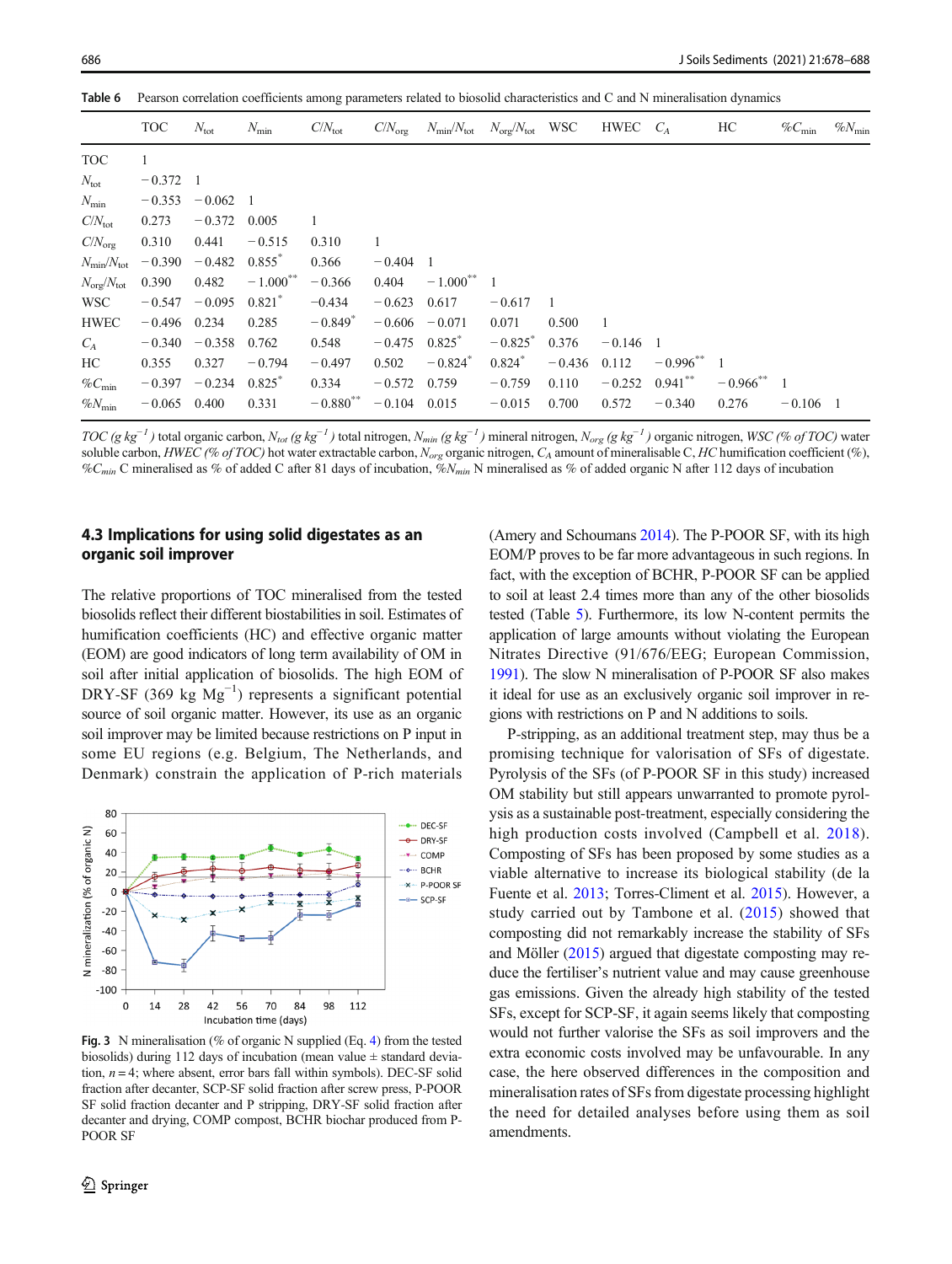## <span id="page-9-0"></span>5 Conclusions

The C and N mineralisation potential of P-POOR SF was compared with conventional SFs of digestate to study the stability of the present OM. The results showed that the humification coefficient does not correlate with the C/N ratio, HWEC or WSC. It therefore seems that the nature of the organic matter was the main factor controlling C mineralisation in the treatments. Temporary N immobilisation was observed in P-POOR SF and SF after screw press (SCP-SF), and this was attributed to their high  $C/N_{\text{org}}$  ratios. In biochar (BCHR), no N immobilisation was observed despite its high  $C/N_{\text{org}}$  ratio which is due to the high humification coefficient (91%) of the biosolid, meaning that there was no need for mineral N to sustain microbial growth. The other tested biosolids, SF after decanter (DEC-SF), SF after decanter and drying (DRY-SF), and compost, showed a near linear positive N mineralisation. There was no correlation between the HC and %N mineralisation. When considering the amount of effective organic matter (EOM) that can be applied to soils within the phosphate limits, i.e. the EOM/P ratio, P-POOR SF had the highest potential to be used as an organic soil improver among the SFs. As such, reducing the P concentration in SFs facilitates their application in many European soils. These results highlight the agricultural value of SFs of digestate for soil organic matter and their potential limitations in P-rich soils.

Funding The research is done as part of the SYSTEMIC project that receives funding from the European Union's Horizon 2020 Framework Programme for Research and Innovation under Grant Agreement no. 730400. See [www.systemicproject.eu](http://www.systemicproject.eu) and [www.biorefine.eu/projects/](http://www.biorefine.eu/projects/systemic) [systemic](http://www.biorefine.eu/projects/systemic) for more information.

Open Access This article is licensed under a Creative Commons Attribution 4.0 International License, which permits use, sharing, adaptation, distribution and reproduction in any medium or format, as long as you give appropriate credit to the original author(s) and the source, provide a link to the Creative Commons licence, and indicate if changes were made. The images or other third party material in this article are included in the article's Creative Commons licence, unless indicated otherwise in a credit line to the material. If material is not included in the article's Creative Commons licence and your intended use is not permitted by statutory regulation or exceeds the permitted use, you will need to obtain permission directly from the copyright holder. To view a copy of this licence, visit [http://creativecommons.org/licenses/by/4.0/](http://www.systemicproject.eu).

## **References**

- Aerts R (1997) Climate, leaf litter chemistry and leaf litter decomposition in terrestrial ecosystems: a triangular relationship. Oikos 79:439– 449
- Alburquerque JA, de la Fuente C, Ferrer-Costa A, Carrasco L, Cegarra J, Abad M, Bernal MP (2012) Assessment of the fertiliser potential of digestates from farm and agroindustrial residues. Biomass

Bioenergy 40:181–189. [https://doi.org/10.1016/j.biombioe.2012.](https://doi.org/10.1016/j.biombioe.2012.02.018) [02.018](https://doi.org/10.1016/j.biombioe.2012.02.018)

- Amery F, Schoumans OF (2014) Agricultural phosphorus legislation in Europe. ILVO Report, Merelbeke.
- Anderson JPE (1982) Soil respiration. In: Page AL, Miller RH, Keeney DR (eds) Methods of soil analysis, part 2. Chemical and microbiological properties, 2nd edn. American Society of Agronomy, Madison, pp 831–871
- Bååth E, Frostegård Å, Díaz-Raviña M, Tunlid A (1998) Microbial community-based measurements to estimate heavy metal effects in soil: the use of phospholipid fatty acid patterns and bacterial community tolerance. Ambio 27:58–61. [https://doi.org/10.2307/](https://doi.org/10.2307/4314686) [4314686](https://doi.org/10.2307/4314686)
- Calderón FJ, McCarty GW, Reeves JB (2005) Analysis of manure and soil nitrogen mineralization during incubation. Biol Fert Soils 41: 328–336. <https://doi.org/10.1007/s00374-005-0843-x>
- Campbell RM, Anderson NM, Daugaard DE, Naughton HT (2018) Financial viability of biofuel and biochar production from forest biomass in the face of market price volatility and uncertainty. Appl Energ 230:330–343. [https://doi.org/10.1016/j.apenergy.2018.08.](https://doi.org/10.1016/j.apenergy.2018.08.085) [085](https://doi.org/10.1016/j.apenergy.2018.08.085)
- Chatterjee R, Gajjela S, Thirumdasu RK (2017) Recycling of organic wastes for sustainable soil health and crop growth. Int J Waste Resour 07:03. <https://doi.org/10.4172/2252-5211.1000296>
- Craine JM, Morrow C, Fierer N (2007) Microbial nitrogen limitation increases decomposition. Ecology 88:2105–2113. [https://doi.org/](https://doi.org/10.1890/06-1847.1) [10.1890/06-1847.1](https://doi.org/10.1890/06-1847.1)
- de la Fuente C, Alburquerque JA, Clemente R, Bernal MP (2013) Soil C and N mineralisation and agricultural value of the products of an anaerobic digestion system. Biol Fert Soils 49:313–322. [https://doi.](#page-8-0) [org/10.1007/s00374-012-0719-9](#page-8-0)
- De Neve S, Hofman G (2000) Influence of soil compaction on carbon and nitrogen mineralization of soil organic matter and crop residues. Biol Fert Soils 30:544–549. <https://doi.org/10.1007/s003740050034>
- De Neve S, Sleutel S, Hofman G (2003) Carbon mineralization from composts and food industry wastes added to soil. Nutr Cycl Agroecosys 67:13–20. <https://doi.org/10.1023/A:1025113425069>
- EBA (2018) EBA Statistical Report. In European Biogas Association. Retrieved from [http://european-biogas.eu/2017/12/14/eba](http://europeaniogas.eu/2017/12/14/eba-tatistical-eport-published-oon/)[statistical-report-2017-published-soon/](http://europeaniogas.eu/2017/12/14/eba-tatistical-eport-published-oon/). Accessed 25 Jan 2019
- Egene CE, Van Poucke R, Ok YS, Meers E, Tack FMG (2018) Impact of organic amendments (biochar, compost and peat) on Cd and Zn mobility and solubility in contaminated soil of the Campine region after three years. Sci Total Environ 626:195–202. [https://doi.org/10.](https://doi.org/10.1016/j.scitotenv.2018.01.054) [1016/j.scitotenv.2018.01.054](https://doi.org/10.1016/j.scitotenv.2018.01.054)
- European Commission (1991) Directive of the Council of 12 December 1991 concerning the protection of waters against pollution caused by nitrates from agricultural sources (91/676/ EC). Official Journal of the European Communities, L375, 0001– 0008
- European Commission (2019) Regulation (EU) 2019/1009 of 5 June 2019 laying down rules on the making available on the market of EU fertilising products and amending Regulations (EC) No 1069/ 2009 and (EC) No 1107/2009 and repealing Regulation (EC) No 2003/2003. In Official Journal of the European Union (Vol. 2019)
- Flavel TC, Murphy DV (2006) Carbon and nitrogen mineralization rates after application of organic amendments to soil. J Environ Qual 35: 183–193. <https://doi.org/10.2134/jeq2005.0022>
- Ghani A, Dexter M, Perrott KW (2003) Hot-water extractable carbon in soils: a sensitive measurement for determining impacts of fertilisation, grazing and cultivation. Soil Biol Biochem 35:1231– 1243. [https://doi.org/10.1016/S0038-0717\(03\)00186-X](https://doi.org/10.1016/S0038-0717(03)00186-X)
- Gyllenberg HG, Eklund E (1974) The organisms: bacteria. In: Dickinson CH, Pugh GJF (eds) Biology of plant litter decomposition. Academic Press, London, pp 245–269
- Heal OW, Anderson JM, Swift MJ (1997) Plant litter quality and decomposition: an historical overview. In: Cadish G, Giller KE (eds)